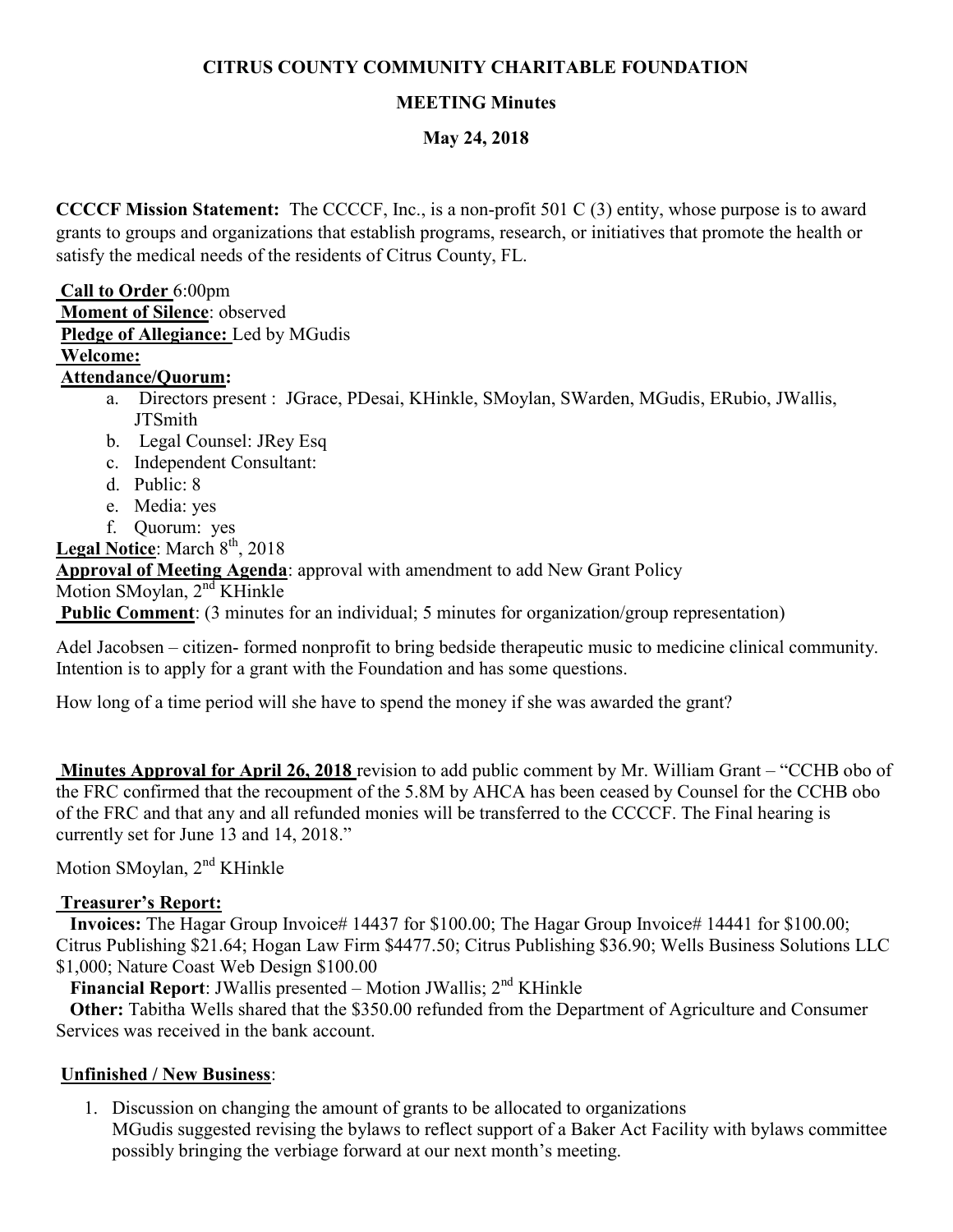#### Standing Committee Reports:

- a. Audit Committee:
- b. Compensation/Personnel Committee:
- c. Investment Committee: No meeting
- d. Grant Committee:
	- i. New Grant Funding Policy- JRey-changes were made that were gathered from our discussion during the last meeting.

SMoylan reported changes in definitions. Some of the definitions weren't clear to the organizations.

Discussion was on definitions – JWallis suggested not to create too many rules and stick with Articles of Corporation.

After some discussion board decided to hear changes discussed and vote on changes.

JRey read changes from discussion for board members to vote which included: Pg 1 of 4 III. Striking non-direct and replacing with indirect Paragraph i. striking "meeting these requirements" Paragraph *j.* striking "building operations" Paragraph IV. c. i. It shall read all letters of inquiry should be sent to the Citrus County Community Charitable Foundation Grants Committee at the beginning of each grant cycle (dates will be announced) with a request for funding the medically related needs of the citizens and residents of Citrus County Florida. Motion SMoylan, 2<sup>nd</sup> JTSmith

Note\* corrected Grant Funding Policy will be visible on our website at ccccf.us

ii. Dates were set out incorrectly for the upcoming grant cycle so changes were made to the timeline and are much clearer now and fall within the same fiscal year. Changes include:

June 25, 2018 by 5pm, Grant Proposal hand delivered to Masonic Business Center office, 95 S. Pine Ave., downtown Inverness

Request for emergency BOD meeting to approve grant applications for June  $28<sup>th</sup>$  at 4pm.

Motion JSmith; 2<sup>nd</sup> SMoylan

#### Ad Hoc Committee Reports: